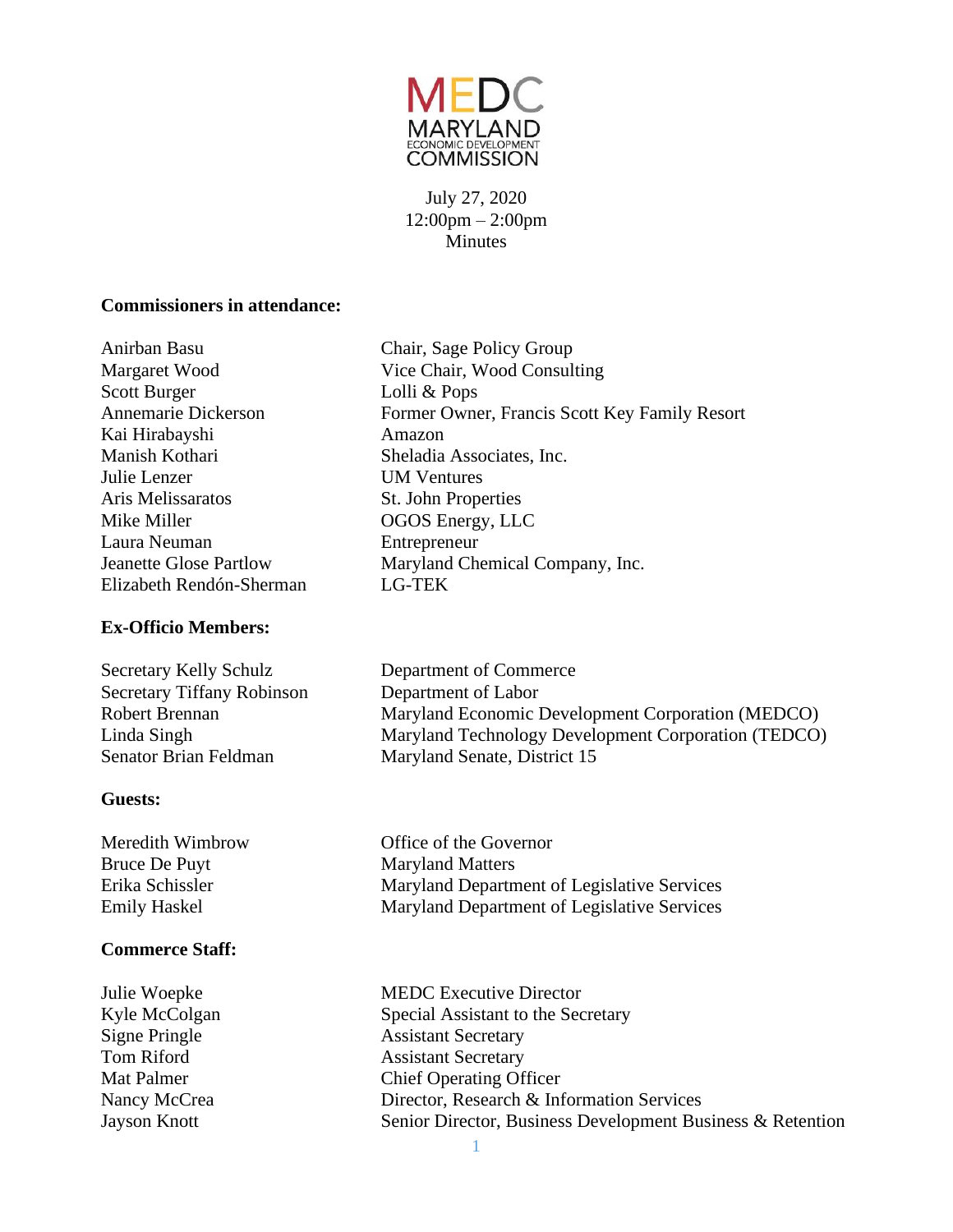| Elizabeth Carven | Senior Director, Regional Growth & Retention |
|------------------|----------------------------------------------|
| Lisa Swoboda     | Senior Director, Military & Federal Affairs  |
| Mike Siers       | Economist                                    |
| Allyson Redpath  | Director, Entrepreneurship                   |
| Jennifer LaHatte | Director, Policy & Program Development       |

#### **I. Call to Order**

Chairman Basu called the meeting to order at 12:02pm and welcomed attendees and guests. Roll call of the Commissioners taken. Chairman Basu made several announcements related to Commissioners and stated that with the resignation of Vice-Chair Marty Brunk, the position of Vice Chair was offered and accepted by Dr. Margaret Wood.

## **II. Chairman's Updates**

Chairman Basu provided a brief overview of the economy and the effects of COVID-19. Reflecting on the Commission's May meeting and the importance of flattening the curve of COVID-19 cases to affect the economy, he stated Maryland has done well overall to bring the unemployment rate down to 8% from the 14.3% high in the spring. He added that nationally, 13 million workers are unemployed. However, retail, home and used car sales are showing signs of recovery. He added that while the State has not yet seen the V recovery, there is progress as long as individuals and businesses feel comfortable with COVID-19 cases, prevention measures, guidance and compliance.

## **III. Department of Commerce Update**

Commerce Secretary Kelly Schulz began her presentation by stating in addition to the COVID-19 business response, the Department has been very active in the four (4) areas recommended by the Commission during the re-evaluation of the Strategic Plan: 1) Communication & Outreach, 2) Messaging, Telling Our Story, 3) Regionalism, and 4) Innovation & Entrepreneurship. She began her presentation by providing a brief overview of early COVID-19 impacts to the economy by several of the Commission's Scorecard Indicators – Overall Unemployment and by Region; BWI Passengers; Consumer Spending; Leisure and Hospitality revenues; and Venture Capital Investments.

Chief Operating Officer Mat Palmer provided an overview of the State Budget in light of COVID-19, reflecting on the impact from reduced revenues resulting in a FY21 shortfall of \$2.6B and a projected FY22 shortfall of \$4B. He described potential impacts to the Commerce budget and provided an update on the Department's current personnel.

Chairman Basu inquired where the State and Department would spend future Federal funds, if approved. Mr. Palmer stated funds to be retargeted to those businesses in need.

Secretary Schulz then described current impact to the Advantage Maryland Program due to the current economic climate. She noted businesses are reporting lower projected job numbers and the Department's exploration of methods to assist businesses in reaching their requirements. Secretary Schulz then provided and overview of the COVID-19 Relief Business Assistance Grants and Loan Programs. She updated the Commission on the avenues of communication of the relief programs and efforts.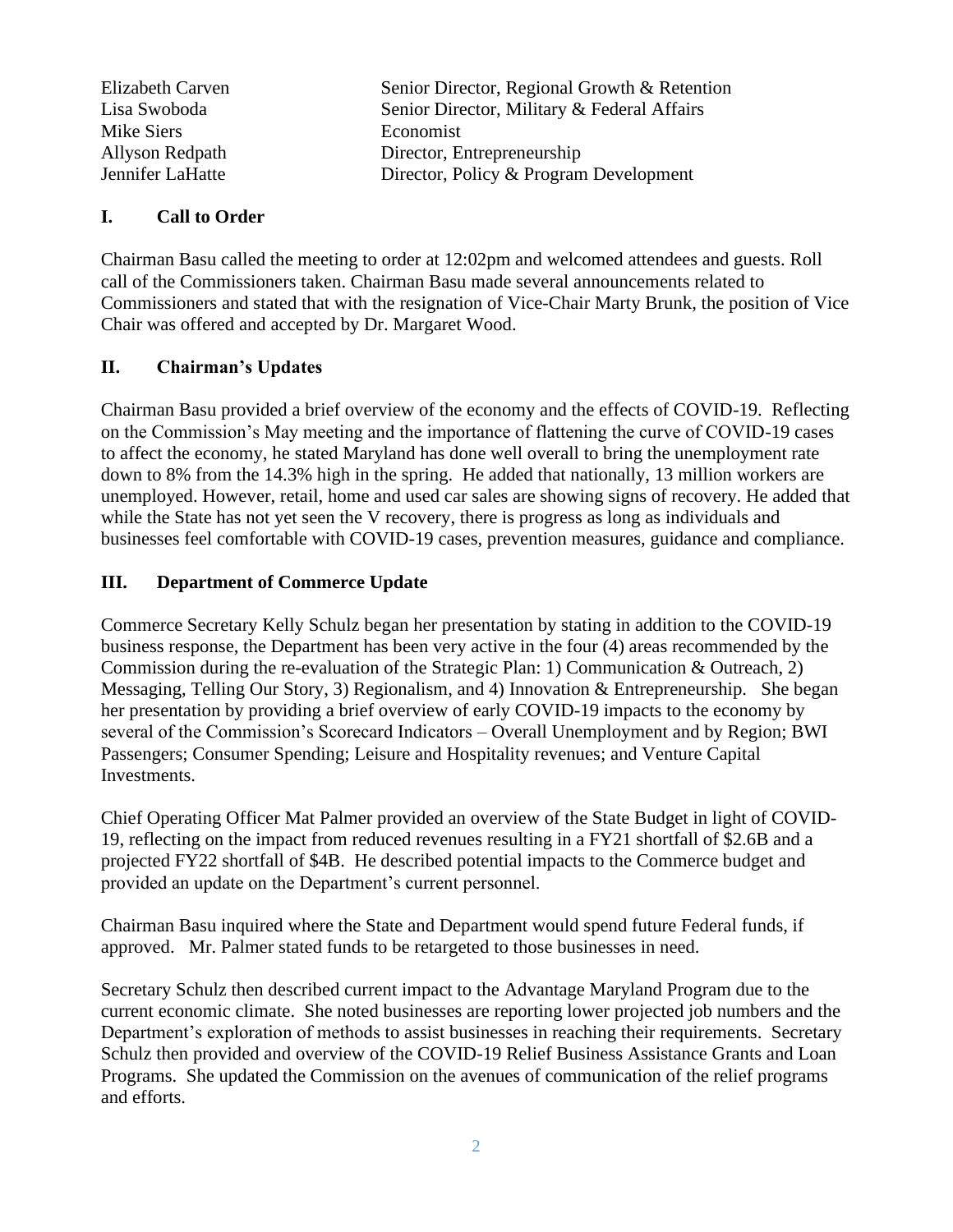Assistant Secretary Tom Riford presented the recent activity of the Maryland Marketing Partnership. He highlighted new online and print advertising; out of home ad placements; the postponement or cancellation of trade shows and events; and introduced the launch of "Innovation Uncovered" blog focused on entrepreneurs and the search for the "Future 20." Mr. Riford reviewed the Back to Business webpages that provide guidance to businesses in reopening. He concluded by describing the traditional tourism advertising and the launching of public service announcements encouraging the use of masks, "Mask on Maryland."

Ms. Elizabeth Carven addressed the Commission by providing an update on the Regional Team COVID-19 business response activities and the daily funding and updates to local economic development partners. She described the continuous communication between partners, legislators, industry groups and Chambers of Commerce. She concluded by highlighting new development projects by regions and announced a partnership with Hub Labels to print and mail "Safely Open" window clings to economic development offices for distribution to businesses.

Ms. Lisa Swoboda continued the topic of Regionalism by describing the Defense Manufacturing and Statewide Joint Land Use Compatibility Implementation Grants awarded to the State. Among the activities the grants will support include: expansion and acceleration of technology transfer; technology readiness assessments and use case development; apprenticeship programs; training curricula; outreach and awareness to support military installations; land use technical assistance and guidance; renewable energy siting compatibility and legislative tools and policy updates.

Mr. Michael Siers concluded the topic of Regionalism by reviewing data collected on the potential continuation of remote working by industry sector and region and highlighting the benefits. He noted that remote working would lead to more life work balances and potentially draw more workers to Southern and Western Maryland. He emphasized the disparity of broadband access and the impacts to remote workers, education and telemedicine.

Mr. Jayson Knott presented a number of recent project wins reflecting over 200 new jobs. He described pending announcements that could generate 1,700+ jobs. He reviewed new opportunities with a focus on data centers, and ongoing open attraction and expansion opportunities.

Ms. Allyson Redpath presented an overview of the creation of the new Office of Entrepreneurship and Small Business. The focus of the Office will include building the ecosystem universe of high growth startups, low growth small businesses and businesses in the middle. The universe will also include investors, incubators/accelerators, trade and technology organizations and technology transfer offices. Ms. Redpath proceeded to describe a number of initiatives in progress and the development of an ecosystem database in collaboration with TEDCO and the University System of Maryland.

All presentations are on file.

## **IV. Department of Labor Update**

Secretary Tiffany Robinson provided an update on unemployment noting that since the beginning of COVID-19 pandemic, the Department has paid out over \$45.2B in benefits. She reported that the Department in partnership with the U.S. Attorney's Office and the State, uncovered a massive and sophisticated criminal enterprise involving over 47,500 fraudulent unemployment insurance claims totaling over \$501M. Secretary Robinson described the deployment and promotion of the Layoff